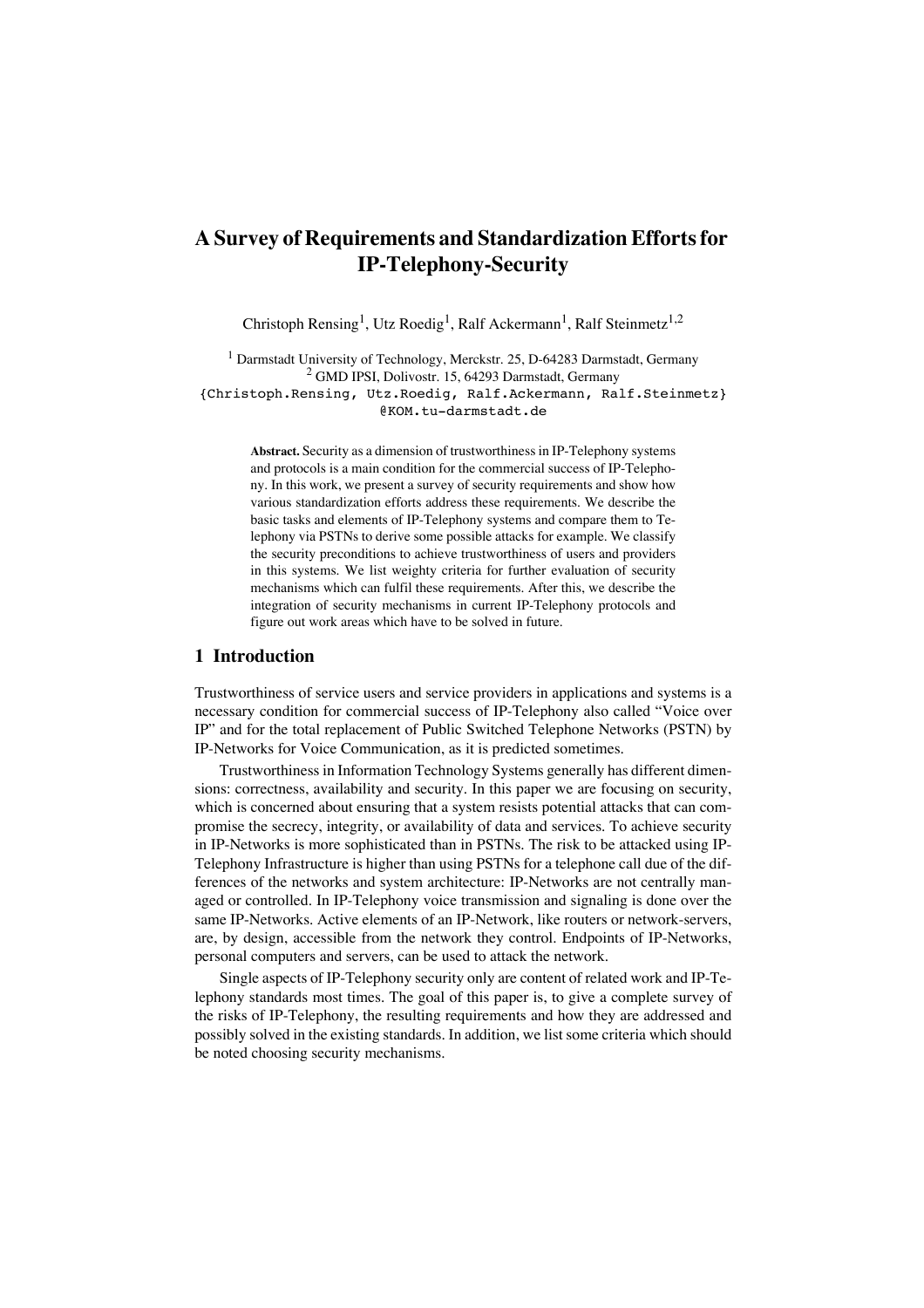# **2 IP-Telephony basic Tasks and their Security Requirements**

PSTNs and IP Networks exist separately from each other for long days. In the last years voice and data networks are converging more and more. Three different kinds of convergence can be distinguished:

- Telecommunication Providers use IP-Access to configure and manage the PSTN components like exchanges or databases storing the operational Information for e.g. billing or charging.
- The service user request is triggered via an IP-Network, but the service is provided by the PSTN as transport infrastructure. The PINT-Working Group of the IETF [1] is concerned with this scenario.
- Voice transfer and signaling is done via one IP-Network. This is called *IP-Telephony* or "Voice over IP".

# **2.1 IP-Telephony basic Tasks**

IP-Telephony should rather be a reengineering of existing PSTN services in the Internet but to implement new value added services. This is getting more and more important because the cost reduction argument for investigating in IP-Telephony will not be a strong argument in future [2]. Nevertheless, IP-Telephony systems and protocols have to carry out three basic tasks like in the old PSTNs. These basic tasks are the same in every scenario and have to be done for providing every service:

- *Signaling* addresses the set up and tear down of calls, including the setup and maintaining of databases and processors used for call routing and number translation.
- *Transmission* is the carrying of the audio and / or video data.
- *Operation* implies the provision, configuration and maintenance of all services which are used by providers and different users, like location services or chargingand billing services.

We distinguish these basic tasks in order to reduce the complexity of defining the security requirements and the mechanisms possibly used to fulfil these requirements.

### **2.2 IP-Telephony Infrastructure and Protocols**

The current IP-Telephony Infrastructure is based on a decentral organized and managed architecture. Inside this, some islands e.g. in company networks are administered in a centralistic structure. The main signaling and operational functions are distributed over intelligent end systems and network servers in IP-Telephony architectures. In PSTNs, they are located in central nodes controlled by the providers in contrast. The end systems are either especially for IP-Telephony build computers, IP-Phones, or normal computers with software implemented phones like MS-Netmeeting. On the other side, there are network servers used for maintaining the signaling information and for operational functions. A common characteristic of these network servers is the decentral setup and maintenance.

Currently, two major different protocol families for IP-Telephony exist. The ITU approach is described in the ITU H.323 umbrella standard [3]. H.323 is supported by the most existing systems and applications. In contrast, the IETF approach is based on the Session Initiation Protocol [4] for signaling. It is not in the focus of this paper to ex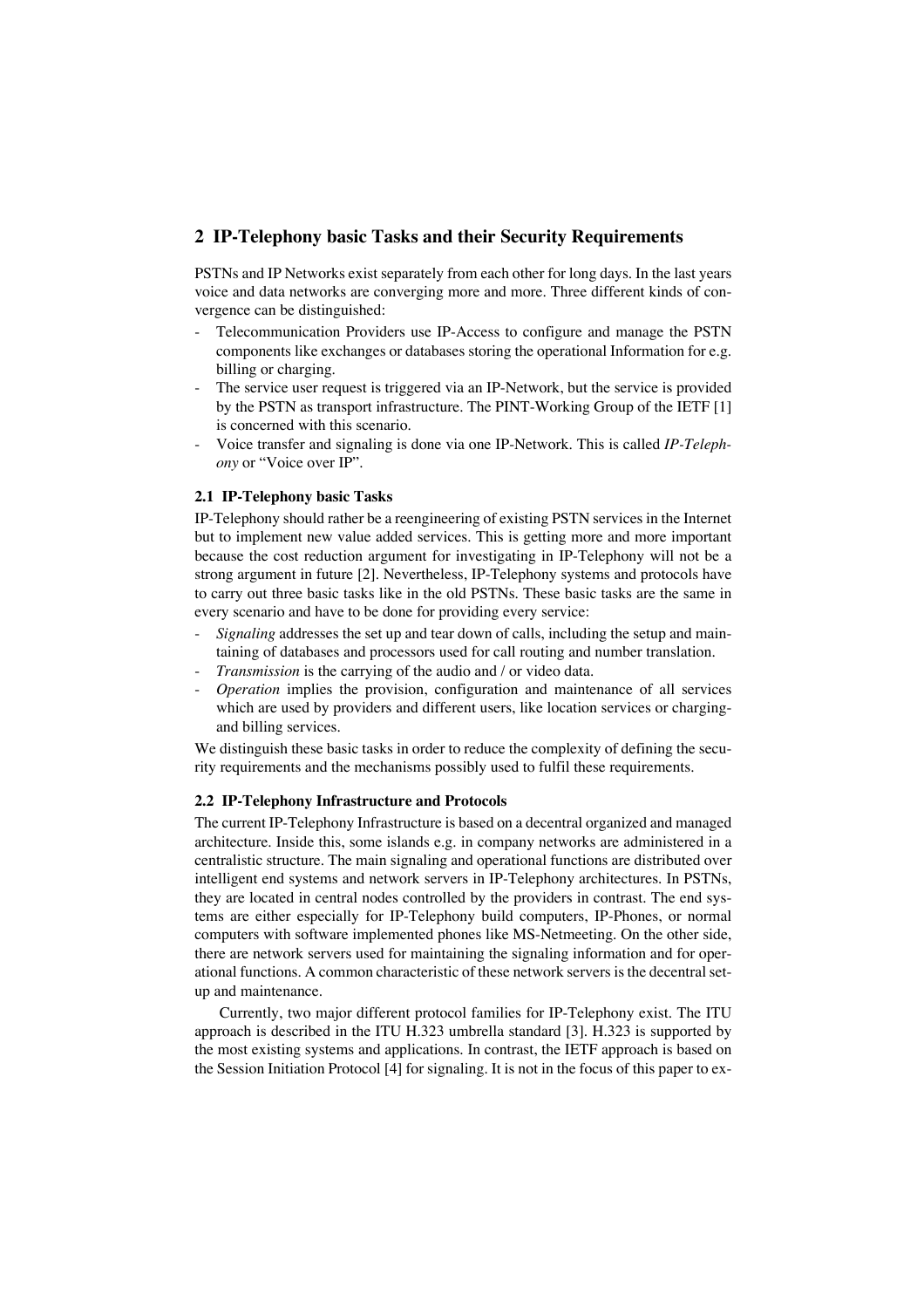plain the different protocols and system architecture. They are described in detail in [5,6]. The appearing of network servers like named above is common in both architectures. In H.323 they are called Gatekeeper or Gateways. Proxy Server, Redirect Server, Registrars and Gateways are satisfying almost the same tasks in the IETF architecture.

# **2.3 Characteristics of IP-Telephony**

The risk to be attacked using IP-Telephony Infrastructure is higher than using PSTNs for a telephone call due to the differences of underlying networks and system architecture:

- For IP-Telephony signaling, the same IP-Network as for audio transmission is used. This increases the options for fraud, because a user can maybe forge signaling informations like IP-addresses or user-IDs.
- IP-Telephony network elements are configured via the IP-Network in contrast to the PSTN, where the network servers are managed centrally. So, in IP-Telephony, these elements are accessible for users (and attackers) and have to be secured.
- In IP-Telephony, more functions are located in the decentral end-systems and network servers. This results in a higher effort to administrate these systems in a secure way and to achieve a high security level, than in an environment, where function is provided more centralized.
- In IP-Networks, mechanisms, to access data on different nodes of the network and to use them remote by the users (and possibly attackers) of the network, are available in general. Vulnerabilities of IP-Networks and end-systems (operating systems) are documented and people are more skilled with this. This increases the risk of an attack.
- Tapping in PSTNs is difficult, since the attacker needs a physical access to the wire the audio is transmitted. In an IP-Network the attacker only needs physical access to the network anywhere, when he gets logical access to a router or network server on the route from endpoint to endpoint.
- Most of the end systems in IP-Telephony are computers, which use and provide general network services in addition to telephony specific services. These computers and services can be attacked and can be used to compromise the entire telephone system.

In this work we only look at IP-Telephony related risks in depth and not at the risks of general network services or risk resulting by integration of new IP-Telephony services in existing IP-Networks.

### **2.4 Attacks on the basic Services**

We show in the following some different workable attacks on the three basic tasks defined above, to clarify the listed risks.

Eavesdropping with a packet sniffer is the simplest *attack on the transmission service* in a non switched network. The attacker can listen the conversation. This attack can be done by everyone who has access to a general network node on the way from end system to end system. These can also be IP-Telephony related network servers like proxies or gateways, whose providers maybe can not be trusted.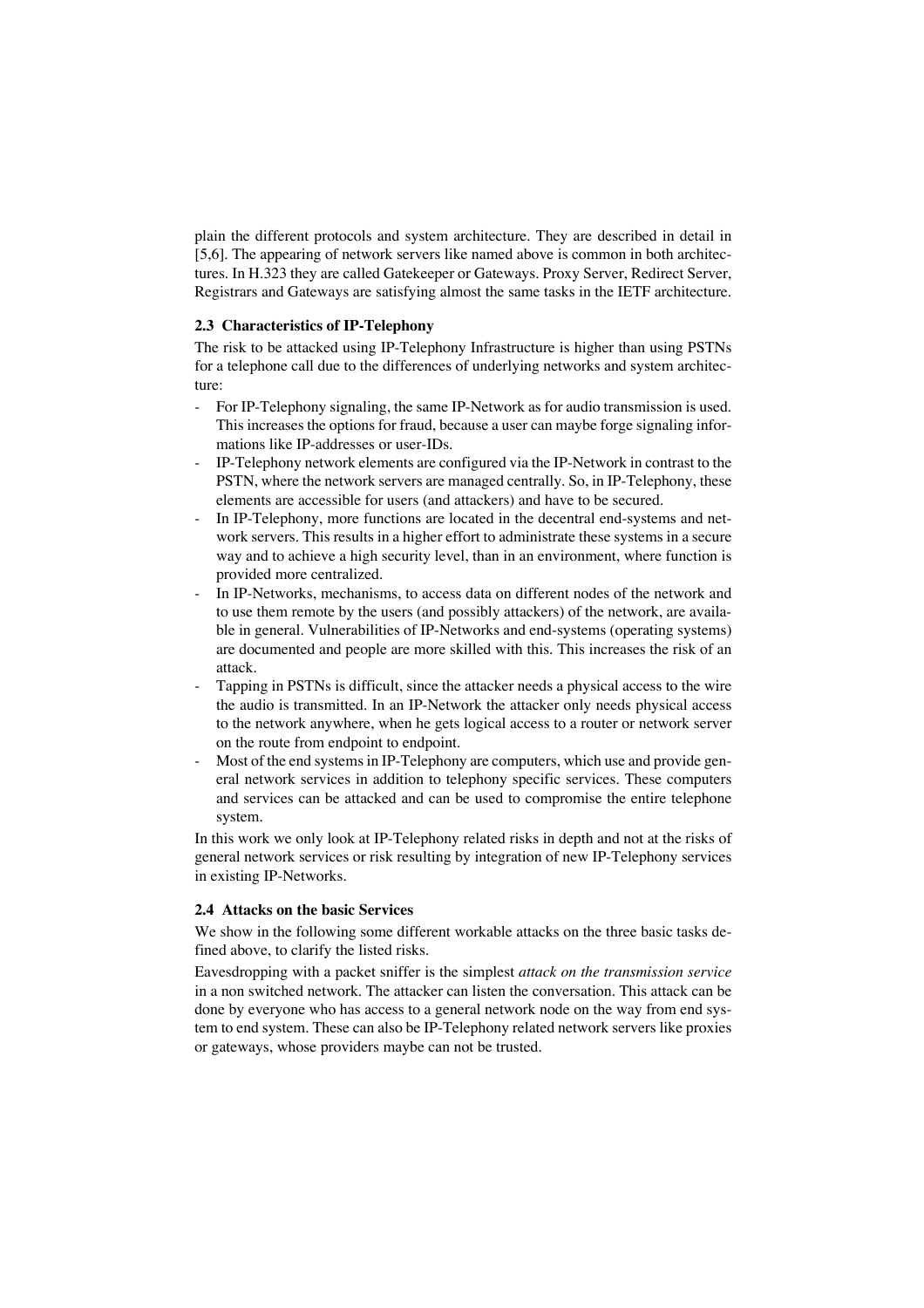*Attacks on the signaling service* can be used to fraud attacks. The caller ID or called ID can be changed and the attacker can use services he is not authorized to or without payment, when the service is with costs, for example. The signaling servers like gatekeepers or proxies and redirect servers can be attacked also. An invader can change the entries in the database for instance, so that all calls are rejected or forwarded to his own voice mail box. This can be done by direct access on the systems, which is not part of this work, or by sending a forged request to the signaling server. Traffic analysis is an other kind of attacks. It can be realized by eavesdropping the signaling informations. Especially service providers may not ignore this problems due of legal regulations.

*Attacks on the operational services* can result in wrong accounting, no provisioning of services an so on. They can be done on the one hand by direct attacks on the systems, these services are located on, or, on the other hand, by forged configuration or management commands in the same way.

Additionally, *general network attacks*, which are not especially IP-Telephony related, can be used. Such attacks are name server attacks or denial of service attacks for example.

#### **2.5 Required Security Services**

Five different security services are distinguished in principle. We are using the X.800 security services defined in [7] for future use. These are authentication, access control, confidentiality, integrity and non-repudiation. They are necessary for the IP-Telephony tasks transmission, signaling, operation and other not especially IP-Telephony related services in principle. We illustrate how these essential services are used for IP-Telephony, to figure out which services are essential.

*Communication security* is the part of security, this work is related with. It includes all security mechanisms which have to be integrated in the IP-Telephony specific protocol stack for signaling and transmission. Encryption of voice data respectively RTP-Streams and some signaling information is necessary for confidentiality. Encryption of voice data protects against some attacks on the transmission service. Authorization of service users, especially callers, has also to be part of signaling. It protects for misusing services. Authentication is a elementary requirement. Different kinds of authentication (end-system to end-system, end-system to network-system, network-system to network-system and hop by hop authentication) are needed. Hop by hop authentication is necessary, because a call can be forwarded via different domains with not trusted proxies or gatekeepers. End-system to network-system authentication is used, when an endsystem registers at a network-system. Caller ID, Called ID and "who we thought we are calling"-ID are the informations that have to be authenticated at least. Authentication protects from many attacks on signaling and operational services.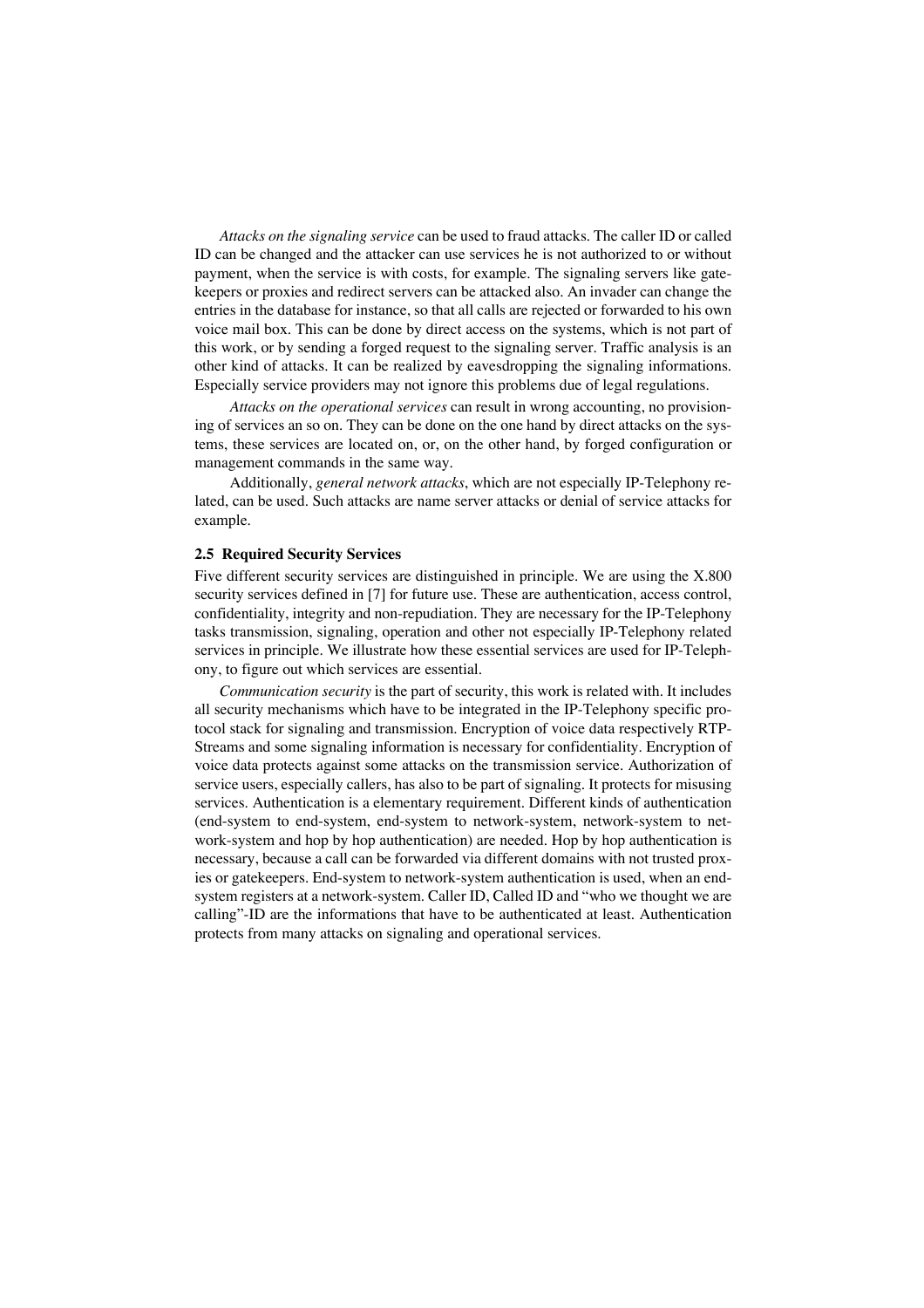It is not possible to describe all security requirements in detail in this work. In addition to the above categories, the following table shows an executive summary of the requirements, whereby the essential requirements are marked in grey.

|                              | <b>Signaling</b>                                                           | <b>Transmission</b>                                                                   | <b>Operation</b>                                                     |
|------------------------------|----------------------------------------------------------------------------|---------------------------------------------------------------------------------------|----------------------------------------------------------------------|
| Authentication/<br>Integrity | end to end<br>hop by hop<br>end to network                                 |                                                                                       | end to end<br>(a network servers in this<br>context is a end system) |
| Non-Repudia-<br>tion         | especially for<br>services which are<br>liable for costs                   | not for simple<br>calls, for special<br>services e.g. voice<br>information on<br>call | outside IP-Teleph-<br>ony related serv-<br>ices e.g. Billing         |
| Confidentiality              | for anonymity rea-<br>sons<br>for protection<br>from traffic analy-<br>sis | end to end<br>(end to gateway)                                                        | for data protec-<br>tion reasons                                     |
| Access Control               | for particular serv-<br>ice requests                                       | not IP-Telephony<br>specific but for<br>used services e.g.<br>QoS admission           | for every manage-<br>ment request                                    |
| Key Manage-<br>ment          | end to end<br>hop by hop                                                   | end to end<br>(end to gateway)                                                        | outside IP-Teleph-<br>ony specific proto-<br>cols                    |

**Table 1:** Security requirements for basic IP-Telephony tasks

Key management is not a fundamental security requirement, but it is necessary for many cryptographic security mechanisms, used to ensure the other requirements. So, it is part of the table, though it is not clear, whether it is part of the IP-Telephony specific signaling itself or part of an external key exchange protocol.

Other security aspects has to be observed by manufactures and system administrators, using IP-Telephony solutions in addition to the communication security. We mention it in this work, because it is also essential form a security view.

*Systems security* covers well known requirements. Many manufacturers are developing new end systems like IP-Phones and network servers like Gatekeepers and Gateways. They can be combined with existing PBXs mostly. They are integrated in the corporate IP-Network on the other hand, since they are specialized computers in a distributed heterogeneous environment. The same security requirements have to be achieved for these systems like for existing computer systems and applications. Our observations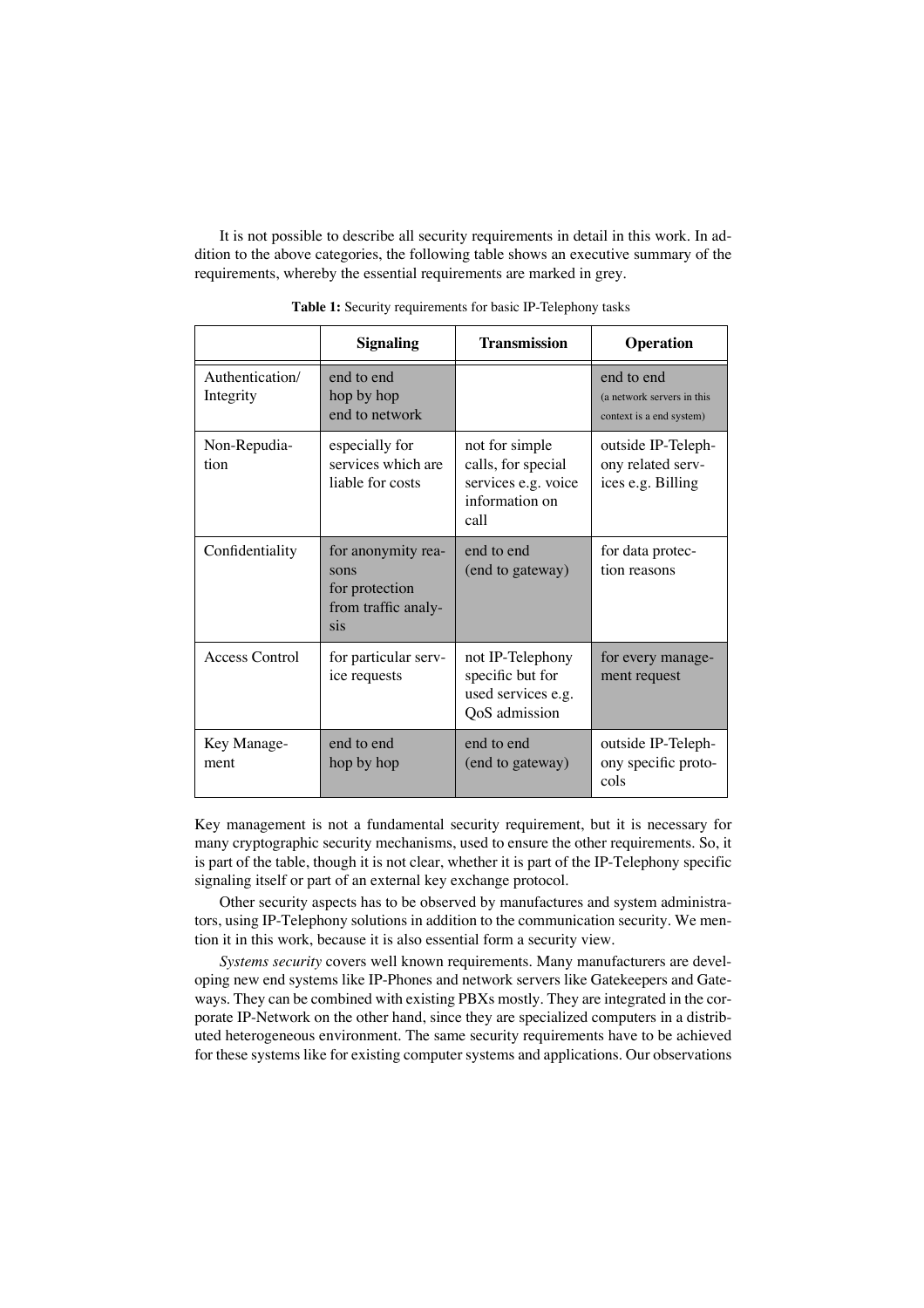from a big field trial [8] are, that many systems unfortunately do not meet the requirements. We will present our results after the vendors had time to fix the problems in detail.

The support of additional telephony services in an IP-Network should not result in new security risks for the environment, the IP-Telephony systems are integrated in. This can not be guaranteed in any case, because many existing security mechanisms are not designed for supporting IP-Telephony communication. The access from and to a corporate IP network is controlled via a firewall for example. Firewalls do often network address translation in addition. Both, existing firewall mechanisms like packet filters or proxies and network address translation, represent a problem for IP-Telephony protocols vice versa. This problem is described in [9] in detail. To enable IP-Telephony over existing firewalls, the security level has to be reduced in many cases. Therefore, new approaches for firewall architectures, as described in [10], or the support of firewalls by the IP-Telephony protocols, are necessary. The IETF SIP Working Group has addressed this problem as open task. First starting points are described in [11,12].

Laws and regulations have to be observed at the end. This leads to new requirements which are sometimes contradictionary to users requirements. For example lawful interception is a must in many cases.

#### **2.6 Evaluation Criteria for Security Mechanisms**

Many cryptographic mechanisms do exist. They are solving most requirements in principle, but not every solution can be used in every scenario. At this point, we list different criteria to evaluate the different mechanisms:

- Quality of service is a major concern for realtime IP-Telephony services. It must match or exceed that of PSTNs [13]. Different measures should be considered. The call setup delay is one significant aspect. The integration of cryptographic mechanisms can result in a bigger delay, especially if public-key mechanisms are used. The work overhead per sending and receiving packet for encryption and decryption is an other criteria. Asymmetric encryption of the coded audio data can not be done in realtime by simple end-systems. The bandwidth overhead, incurred by inflating the data packets via cryptographic transformations, should also be considered from the communication network point of view.
- Scalability is the second major concern. For commercial use, the implemented mechanisms have to work in large environments and not only in a testbed. Scalability can be observed on the different levels. The verification of a certificate or the number of different domains are examples.
- A precondition for choosing mechanisms is the general availability and operationality of the infrastructure, used by the cryptographic mechanisms inside the IP-Telephony protocols. Per-user public keys and the integration of Certification Authorities in the architecture are necessary for using public key mechanisms for example. An other example is the broad implementation of IPSec if it should be used.
- Reliability of security mechanisms is a further criteria. No single point of failure may exist.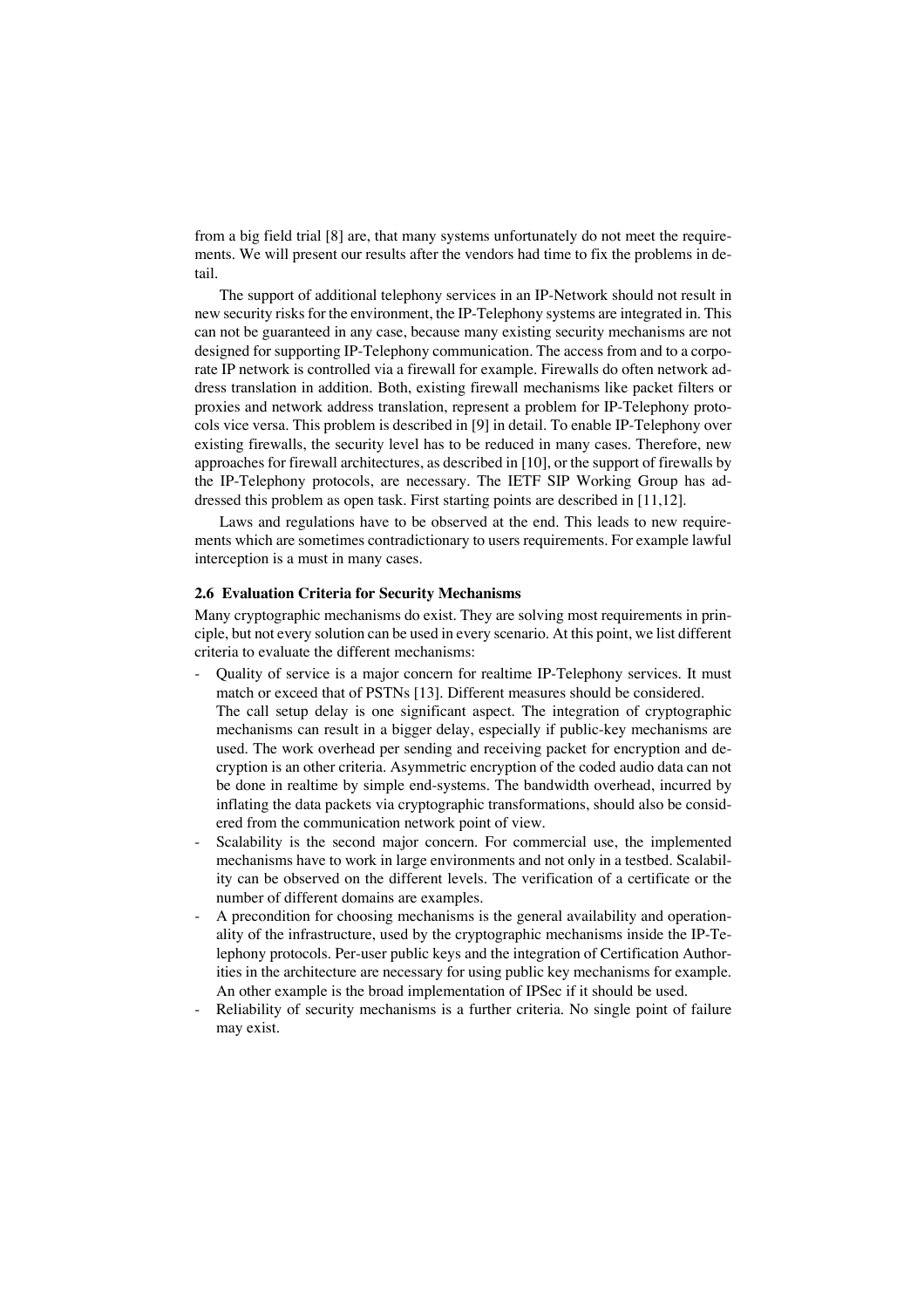- The grade of security the mechanisms provide is an other criteria. A reasonable grade has to be choosen. But, it is difficult to quantify the degree of security. For algorithms for example it depends on how hard they are to break [14].

The evaluation of security mechanisms is a difficult tasks, because all aspects do not have to be considered isolated. It is only necessary to address this task for the purpose of this paper.

# **3 Security Mechanisms in IP-Telephony Standards**

Security mechanisms have to be part of the IP-Telephony standards due to meet the mentioned requirements and to achieve compatibility and operability between different IP-Telephony systems. We will describe where security is part of the standards and show where the requirements are realized in the following section. Our focus is on the main security requirements marked in Table 1.

#### **3.1 Transmission Services**

Confidentiality of the media streams is the primary requirement for transmission services. RTP [15] and RTCP are the underlying protocols used for transmission services in both IETF and ITU architecture. To realize confidentiality, the data streams have to be encrypted. This can be done after coding and segmenting the data by the sender. The encrypted segments can be sent as RTP data units and decrypted by the receiver. The RTP-Headers are not encrypted. The use of symmetric encryption is necessary, due to the bad performance of asymmetric encryption. The ITU suggests the encryption of the media streams in this way in H.235 [16]. The encryption capabilities of the systems can be negotiated during signaling. DES, Triple DES and RC2 are intended as encryption algorithms. SIP covers only the signaling, but the encryption of the media streams is possible in the same way. RTCP security is not done so far.

The use of symmetric encryption results in the necessity, to exchange session keys between the partners. The key management is not part of the transmission service (RTP) itself. It is part of the H.245 signaling in the ITU world and not defined in SIP. So the key management has to be part of the SIP message body.

### **3.2 Signaling Services**

Authentication, confidentiality and in addition key management are the two major security requirements for signaling. The realisation of this security services differs in the two approaches.

**ITU H.235.** Recommendation H.235 retains the security aspects within the H.323 protocol family. Authentication and call authorization is necessaryly done during call establishment and sometimes before the call is accepted. TLS [17] or IPSec [18] on transport or network layer are the only possibilities to realize this. Authentication of users is supported during call control. It is done either during the initial call connection in the process of securing the signaling-channel (H.245) by support of challenge response mechanisms or by exchanging certificates on the H.245 channel. H.245 [19] supports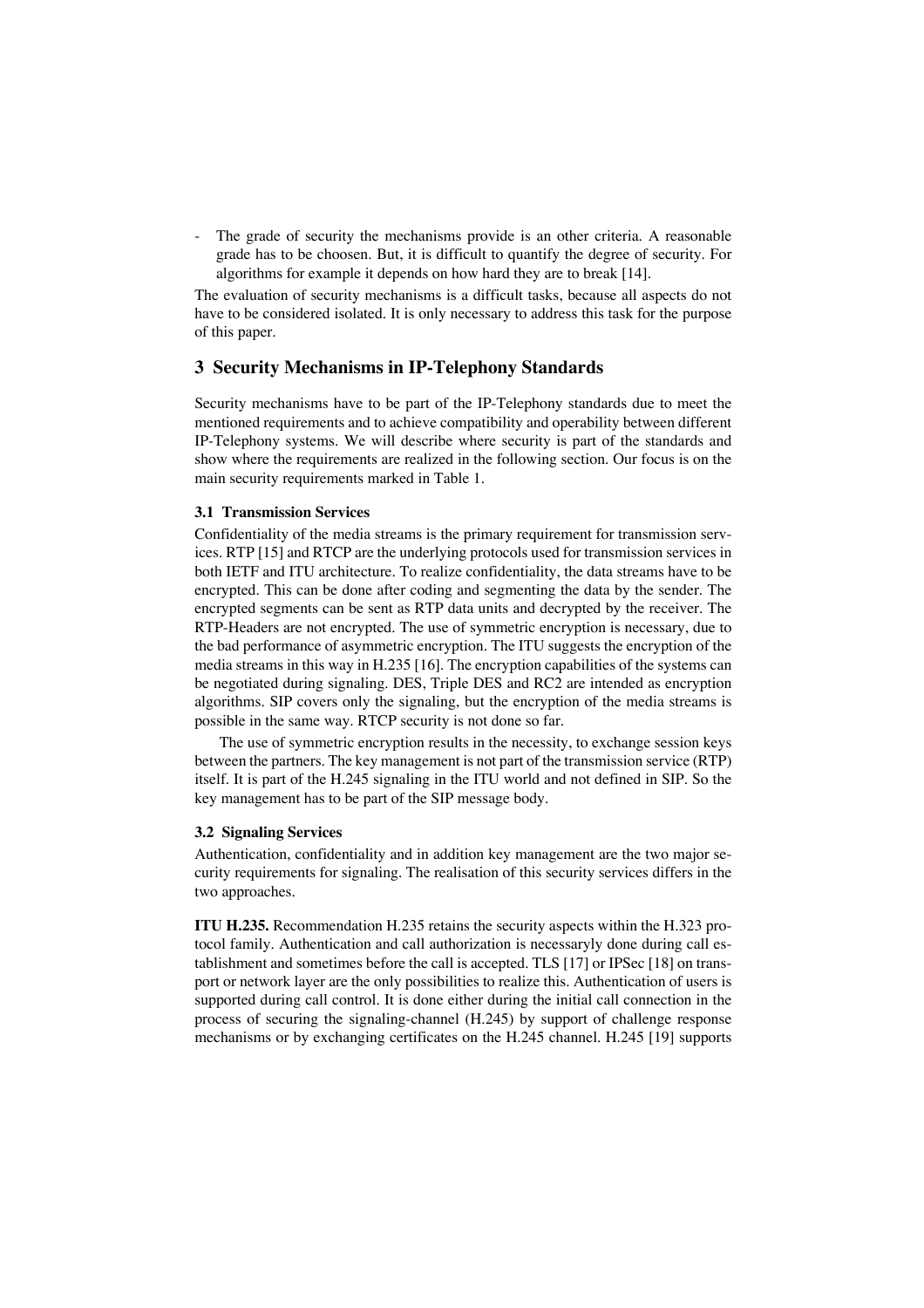the negotiation of the necessary parameters. Hop by hop authentication is provided by using this mechanisms only. End to end authentication is not provided.

In H.235 two security profiles are defined. The simple security profile and the signature profile. Both profiles do not cover the confidentiality of the signaling information, except using TLS or IPSec. The key management is part of the profiles. The exchange of certificates and a Diffie Hellmann key exchange are supported. But the key management only covers the exchange of certificates, not the criteria by which they are mutually verified and accepted.

**SIP.** Security support is inside the SIP protocol. There is a hard discussion about which problems should be solved in the Working Group actually. From this, we can only describe the existing RFC.

SIP requests may be authenticated using the Authorization header field to include a digital signature of certain header fields, the request method and version number and the payload. For authentication PGP or HTTP authentication are intended. Not all header fields can be authenticated, because they have to be changed possibly by proxies. So, end to end authentication is not achieved completely. On the other hand, hop-by-hop authentication can be provided. It is not specified which mechanism should be used on the underlying layers. IPSec and TLS are discussed.

SIP supports three complementary forms of encryption to protect confidentiality. End-to-end encryption of the SIP message body and certain sensitive header fields; hopby-hop encryption to prevent eavesdropping that tracks who is calling whom; hop-byhop encryption of Via fields to hide the route a request has taken. Not all header fields can be encrypted because they are used for call routing. Additionally SIP requests and responses may also be protected by security mechanisms at the transport or network layer, maybe IPSec or TLS. The specification of using a particular mechanism is not part of SIP signaling. It has to be specified outside of the signaling.

#### **3.3 Operational Services**

Many different protocols have to be surveyed for securing operational services. The security requirements are strongly related to systems security most times, if the services are maintained and configured by closed groups, e.g. by the providers of the services. This is in contrast to the management of signaling information. In this case, well known mechanisms for authentication and authorization can be used. Due to this characteristic, we will not focus the operational aspects so far.

#### **3.4 Summary**

The major security requirements are covered in the standardization efforts, as shown in Table 2. Many additional requirements, like non repudiation, are not performed. Eventually, this prevents the evaluation of new commercial services. An other disadvantage is the use of mechanisms which are not spreaded, like IPSec or the use of public key certificates. We do not believe, that every user of an IP-Phone holds a public key certificate. Also, some other criteria we defined, are not accomplished. The verification of certificates during call establishment grows up the setup delay. Also, such mechanisms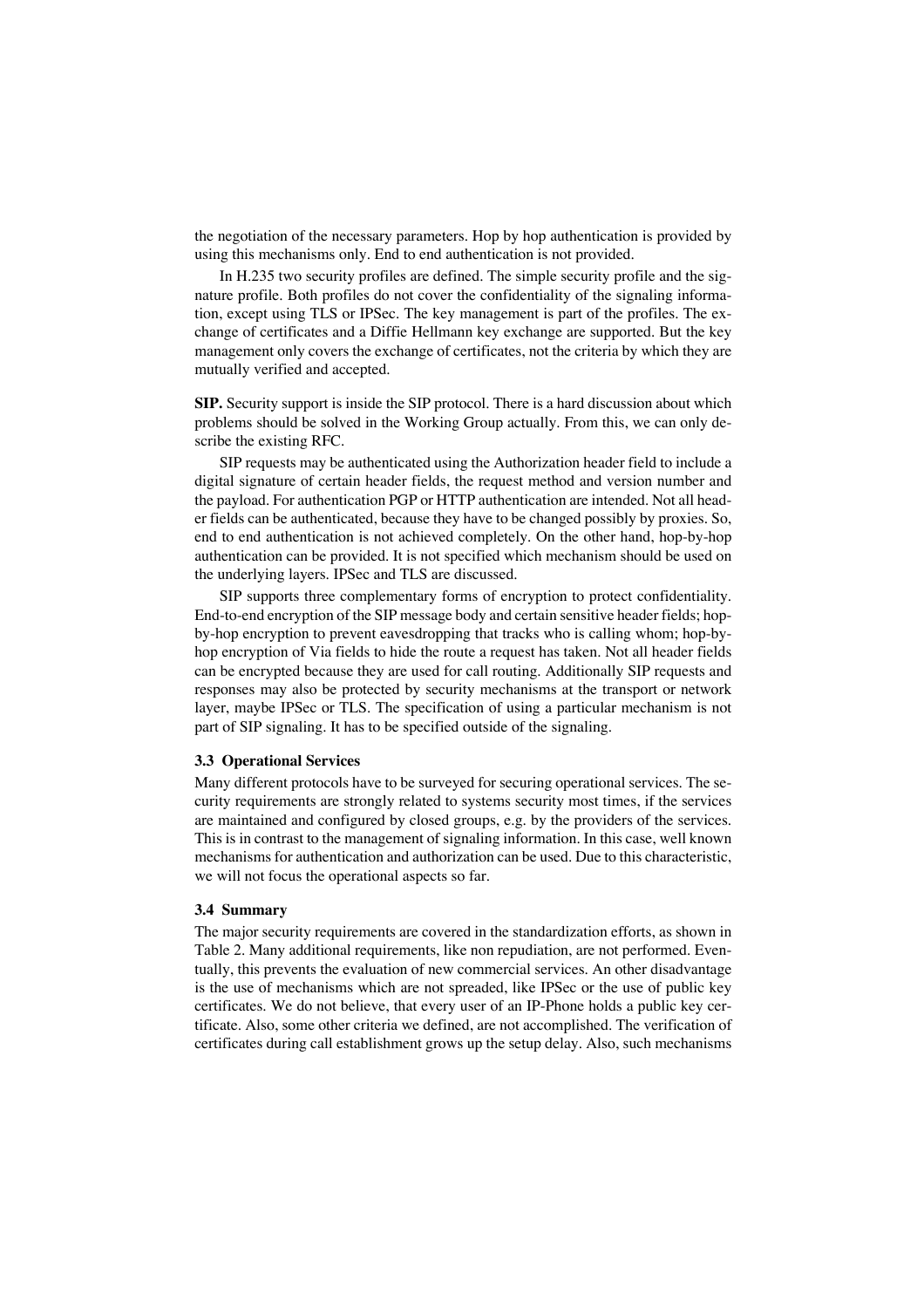maybe do not scale in large environments. The evaluation of the mechanisms in detail by using the criteria listed above, is for future work.

|                              | <b>Signaling</b>                              | <b>Signaling</b>                                                                    | <b>Transmission</b>               | <b>Transmission</b>               |
|------------------------------|-----------------------------------------------|-------------------------------------------------------------------------------------|-----------------------------------|-----------------------------------|
|                              | <b>ITU</b><br>(H.323)                         | <b>IETF</b> (SIP)                                                                   | <b>ITU</b> (H.235)                | <b>IETF</b> (SIP)                 |
| Authentication/<br>Integrity | hop by hop                                    | end to end<br>apart from<br>some header<br>fields:<br>hop by hop by<br>TLS or IPSec | not supported                     | not supported                     |
| Non-Repudia-<br>tion         | part of sig-<br>nature<br>security<br>profile | not supported                                                                       | not supported                     | not supported                     |
| Confidentiality              | only by<br>TLS or<br><b>IPSec</b>             | end to end<br>apart from<br>some header<br>fields;<br>hop by hop by<br>TLS or IPSec | end to end<br>RTP encryp-<br>tion | end to end<br>RTP encryp-<br>tion |
| <b>Access Control</b>        | not sup-<br>ported                            | by authentica-<br>tion of SIP<br>requests                                           | not supported                     | not supported                     |
| Key Manage-<br>ment          | different<br>mecha-<br>nisms                  | not defined                                                                         | part of H.245<br>signaling        | part of SIP<br>message body       |

**Table 2:** Security support in the IP-Telephony protocols

# **4 Conclusion and future work**

IP-Telephony Security was given less or no attention in recent years. Nowadays, when IP-Telephony becomes a commercial available service and many vendors implement systems, it is necessary to support security mechanisms by the protocols and to build secure systems and applications. This demand is recognized by the standardization bodies during the last months. ETSI-TIPHON has founded a new working group "TIPHON Security" at End of 1999 [20]. The IETF-SIP Working Group has consensus to make security a WG effort. An informal design team has the goal, to clarify the SIP specification with respect to security and to describe practices and mechanisms for interaction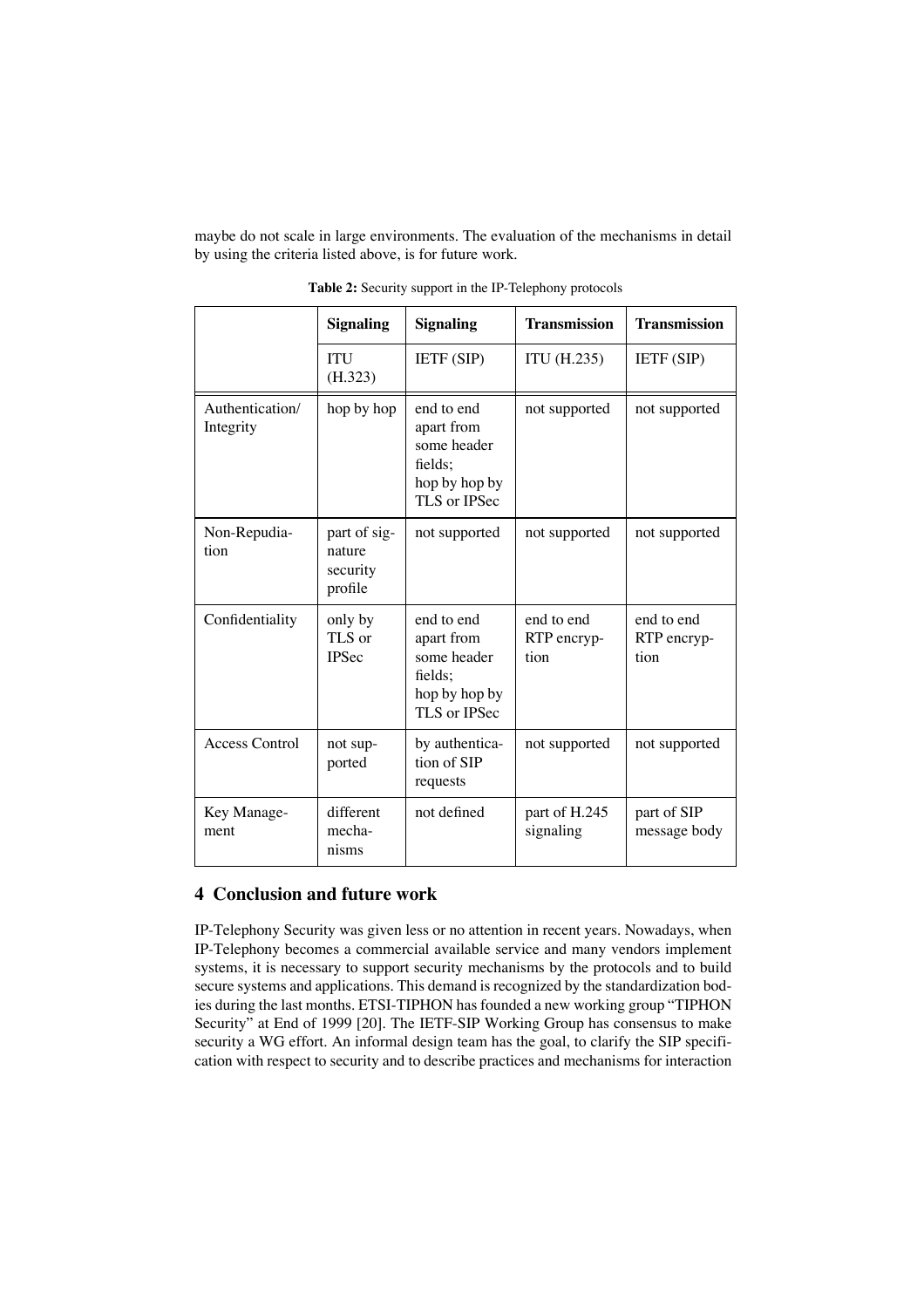with other security systems. The discussion started at the 47th IETF meeting in March 2000 [21].

Much work has to be done, we think. Especially, many security mechanisms, which are discussed in the different groups, like IPSec, are not in widespread use. Additionally, it is insufficient to define the standards, they have to be implemented. No commercial implementation, supporting confidentiality of transmission, exists to our knowledge. It is useful to point out the security aspects. Therefore, we give a review of the different requirements, evaluation criteria and standardization efforts in this paper. Our main focus of future work will be on integration of authentication mechanisms in signaling protocols, systems vulnerability and firewall mechanisms for multimedia communication in general.

## **References**

- 1 H. Lu, M. Krishnaswamy, L. Conroy, S. Bellovin, F. Burg, A., DeSimone, K. Tewani, P. Davidson, H. Schulzrinne, K. Vishwanathan: "Toward the PSTN/Internet Inter-Networking-- Pre-PINT Implementations" RFC 2458, November 1998
- 2 C. A. Polyzois, K. H. Purdy, P. Yang, D. Shrader, H. Sinnreich, F. Ménard and H. Schulzrinne: "From POTS to PANS -- A Commentary on the Evolution to Internet Telephony," IEEE Network, vol. 13, no. 3, pp. 58--64, May/June 1999.
- 3 ITU-T Recommendation H.323 V.2 "Packet-Based Multimedia Communication Systems", Februar 1998.
- 4 M. Handley, H. Schulzrinne, E. Schooler, J. Rosenberg: "SIP: Session Initiation Protocol" RFC 2543, März 1999.
- 5 I. Dalgic, H. Fang: "Comparsion of H.323 and SIP for IP Telephony Signaling" In Proceedings of Photonics East, Boston, Massachusetts, September 20-22, 1999.
- 6 B. Douskalis: "IP Telephony The Integration of Robust VoIP Services" Prentice Hall, 2000.
- 7 ITU: "X.800, Security Architecture for Open Systems Interconnection for CCITT Applications" 1991.
- 8 KOM, TU Darmstadt; http://www.kom.e-technik.tu-darmstadt.de/~rac/personal/ IPTEL\_FRONTPAGE/iptel\_field\_trial.html
- 9 Utz Roedig, Ralf Ackermann, Ralf Steinmetz: "Evaluating and Improving Firewalls for IP-Telephony Environments" In Proceedings of the 1st IP-Telephony Workshop (IPTel2000), ISSN 1435-2702, GMD-Forschungszentrum Informationstechnik GmbH, April 2000
- 10 U. Roedig, R. Ackermann, C. Rensing and R. Steinmetz: "DDFA Concept" Technical Report KOM-TR-1999-04, KOM, December 1999
- 11 B. Biggs: "A SIP Application Level Gateway for Network Address Translation" Internet Draft, draft-biggs-sip-nat-00.txt.
- 12 J. Rosenberg, D. Drew, H. Schulzrinne: "Getting SIP through Firewalls and NATs", Internet Draft, draft-rosenberg-sip-firewalls-00.txt.
- 13 T. Eyers and H. Schulzrinne, "Predicting Internet Telephony Call Setup Delay," in Proceedings of the 1st IP-Telephony Workshop (IPTel 2000), ISSN 1435-2702, GMD-Forschungszentrum Informationstechnik GmbH, April 2000
- 14 B.Schneier: "Applied Cryptography" John Wiley & Sons, New York, 2. Auflage, 1996.
- 15 H. Schulzrinne, S. Casner, R. Frederick, V. Jacobson: "RTP: A Transport Protocol for Real-Time Applications" RFC 1889, IETF, Jan. 1996